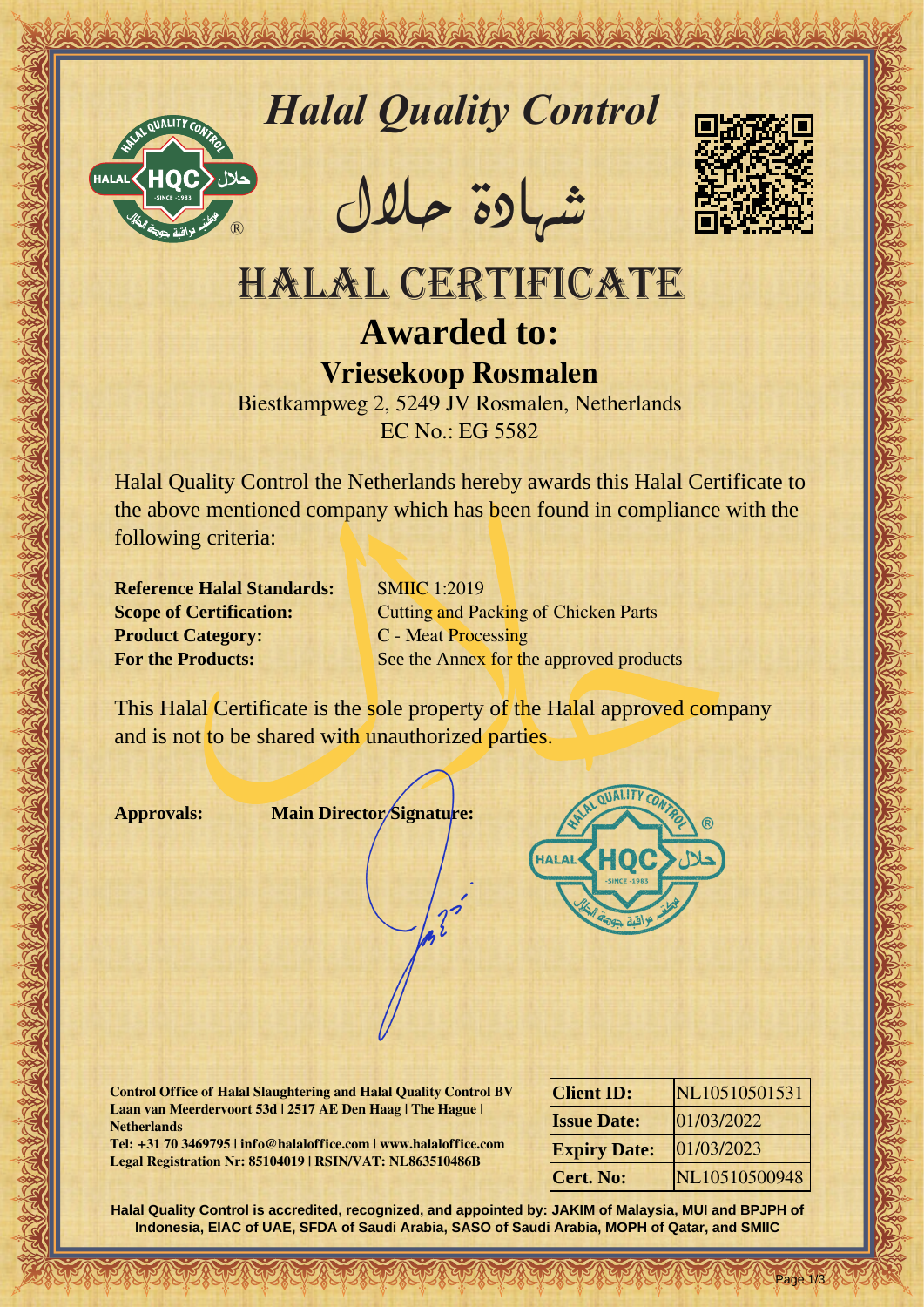





*In the Name of Allah, the Most Gracious, the Most Merciful*

### **Control Office of Halal Slaughtering Halal Quality Control**

مكتب مراقبة الذبم صسب الشريعة الإسلامية مكتب مراقبة جودة المالل

## **Vriesekoop Rosmalen**

Biestkampweg 2, 5249 JV Rosmalen, Netherlands

EC No.: EG 5582

#### **Annex to Halal Certificate: NL10510500948**

Halal Quality Control confirms that the below mentioned items fully meet the Halal Requirements criteria of the Halal Standards to which it is applied for:

| Nr | <b>Product name</b>         |
|----|-----------------------------|
|    | Frozen Chicken Fillet       |
| 12 | <b>Fresh Chicken Fillet</b> |
| 3  | Fresh Thight Meat           |
| 4  | <b>Frozen Thight Meat</b>   |